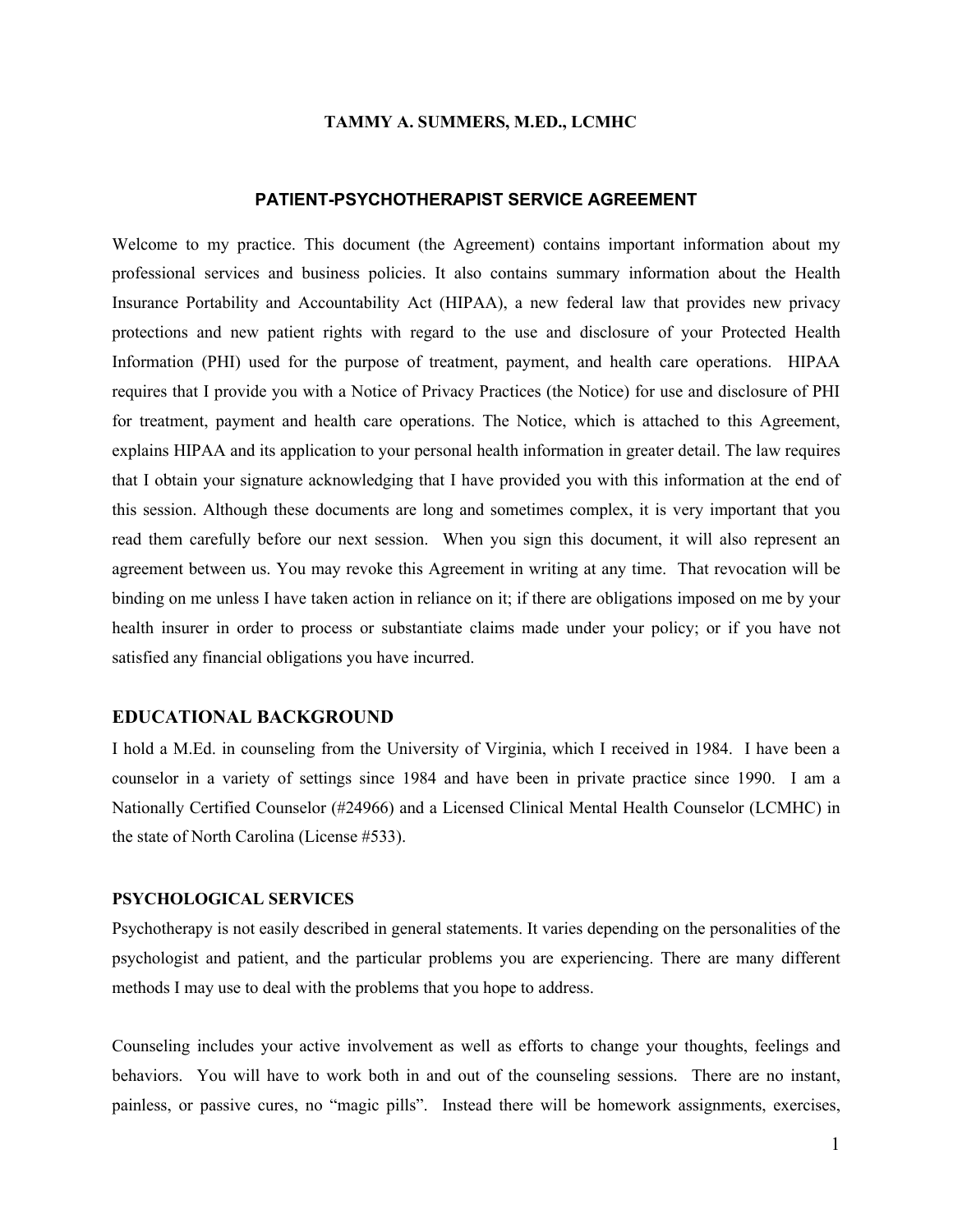writing and journals and perhaps other projects. Most likely, you will have to work on relationships and make long-term efforts. Sometimes change will be easy and swift, but more often it will be slow and deliberate; effort may need to be repeated.

I take an educative approach to people's problems and encourage you to learn more about the kind of therapy I do. My approach is derived from "Rational Emotive Therapy" developed by Dr. Albert Ellis, "Cognitive Behavioral Therapy" formulated by Drs. Aaron Beck and Donald Michenbaum, and "Reality Therapy" created by Dr. William Glasser. When specifically dealing with how past unresolved issues impact our lives today I also utilize the neopsychoanalytic school of thought, employing theories and techniques from Drs. Alfred Adler and Erick Erikson. These are well established, researched, and respected therapies. You are encouraged to become knowledgeable about goals, methods and effectiveness. I also see a number of clients who are Christians and want to explore various aspects of their lives within a Christian perspective/world view. If that is a desire, I basically would employ the same schools of thought listed above but would utilize Christian theorists and writers within those areas such as Dr. Larry Crabb, Dr. Henry Cloud, Dr. Frank Minirth, Dr. Paul Meier, and Dr. William Backus.

Psychotherapy can have benefits and risks. Since therapy often involves discussing unpleasant aspects of your life, you may experience uncomfortable feelings like sadness, guilt, anger, frustration, loneliness, and helplessness. Therefore, sometimes people get "worse" before they get better. On the other hand, psychotherapy has also been shown to have many benefits. Therapy often leads to better relationships, solutions to specific problems, and significant reductions in feelings of distress. However, there are no guarantees of what you will experience.

Clients I work with are relatively psychologically and emotionally "healthy" and seek counseling for difficulties due to normal life events. I do not take on clients whom, in my professional opinion; I cannot help using the techniques I have available. I will enter our relationship with optimism and an eagerness to work with you. I have a special interest in helping preadolescents, adolescents, adults and families with a variety of issues. Some of those include: Eating disorders, physical, emotional and sexual abuse, grief and loss, divorce/separation, depression/anxiety, and issues stemming from dysfunctional families. I work with individual, families and in small groups as is needed.

Our first few sessions will involve an evaluation of your needs. By the end of this time, I will be able to offer you some first impressions of what our work will include and treatment goals, if you decide to continue with therapy. You should evaluate this information along with your own opinions of whether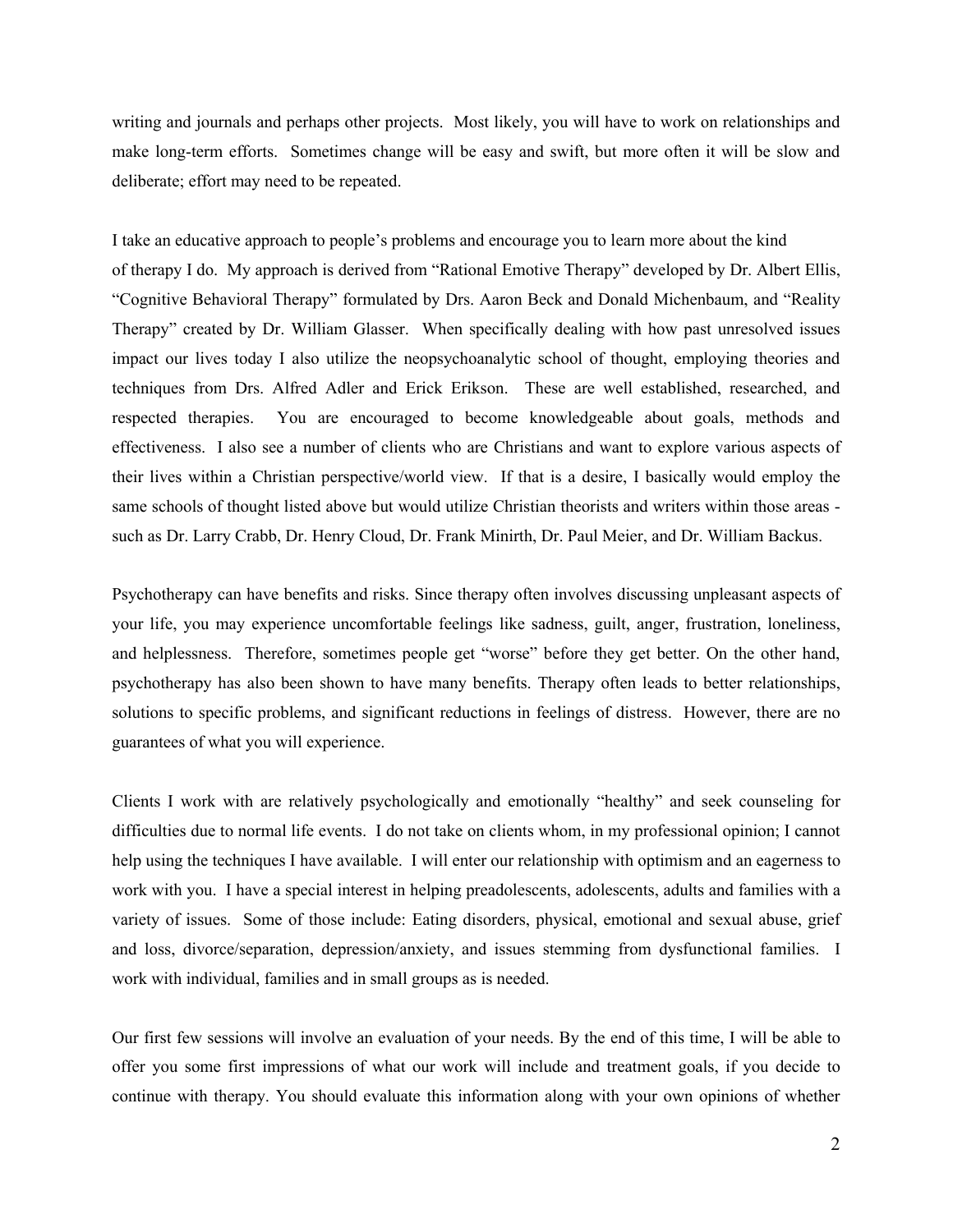you feel comfortable working with me. Therapy involves a large commitment of time, money, and energy. If you have questions about the process, we should discuss them whenever they arise.

### **MEETINGS**

When psychotherapy is begun, I will usually schedule one session per week at a time we agree on, although some sessions may be longer or more frequent. **Once an appointment hour is scheduled, you will be expected to pay for it unless you provide 24 hours, business days (Monday-Friday) advance notice of cancellation (except in case of an emergency - such as hospitalization, severe illness, inclement weather, or death). It is important to note that insurance companies do not provide reimbursement for cancelled or missed appointments. In such a case, you will be responsible for full payment of the session.**

# **CONTACTING ME**

Due to my work schedule, I am often not immediately available by telephone. While I am usually in my office, I will not answer the phone when I am with a patient. When I am unavailable, my telephone is answered by my voice mail that I monitor frequently. I will make every effort to return your call on the same day you make it, with the exception of weekends and holidays. If you are difficult to reach, please inform me of some times when you will be available. In extreme emergencies, you can call Holly Hill Respond Program (919-250-7000), or you can try me at my home number (919-810-1050). If I will be unavailable for an extended time, I will provide you with the name of a colleague to contact, if necessary.

# **LIMITS ON CONFIDENTIALITY**

The law protects the privacy of all communications between a patient and a psychotherapist. In most situations, I can only release information about your treatment to others if you sign a written Authorization form that meets certain legal requirements imposed by HIPAA. There are other situations that require only that you provide written, advance consent. Your signature on this Agreement provides consent for those activities, as follows:

• I may occasionally find it helpful to consult other health and mental health professionals about a case. During a consultation, I make every effort to avoid revealing the identity of my patient. The other professionals are also legally bound to keep the information confidential. If you don't object, I will not tell you about these consultations unless I feel that it is important to our work together. I will note all consultations in your Clinical Record (which is called "PHI" or Protected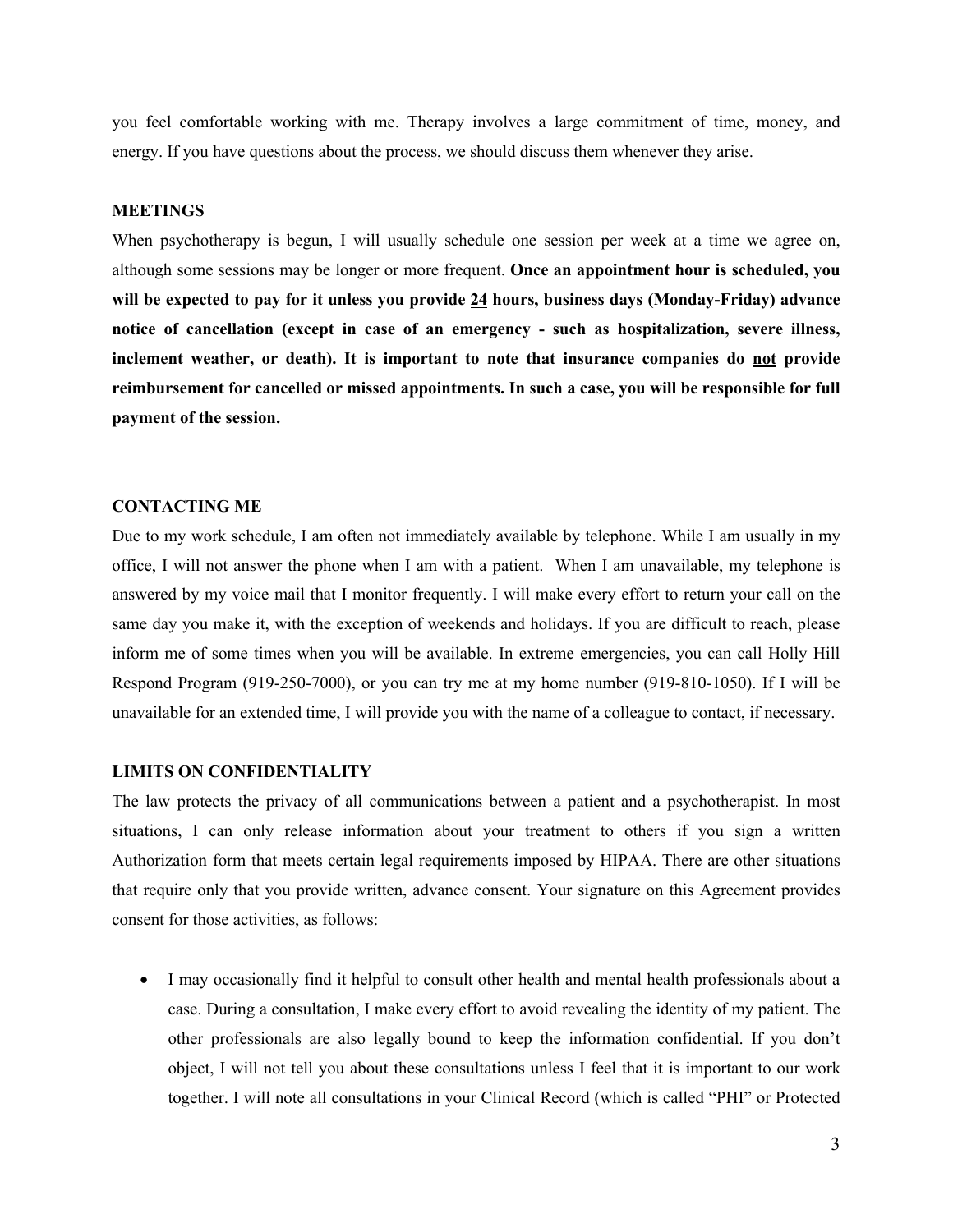Health Information in my Notice of Policies and Practices to Protect the Privacy of Your Health Information).

• You should be aware that I share facilities with other mental health professionals and that I contract with administrative staff with which I need to share protected information for both clinical and administrative purposes, such as scheduling, billing and quality assurance. All professionals are bound by the same rules of confidentiality and have been given training about protecting your privacy. They have agreed not to release any information outside of the practice without permission.

.

- At times I may contract with other associates for professional services. If so, as required by HIPAA, I will have a formal business associate contract with these businesses (ex. administrative assistant, computer assistant) in which they promise to maintain the confidentiality of this data.
- Disclosures required by health insurers or to collect overdue fees are discussed elsewhere in this Agreement.
- If I believe that a patient presents an imminent danger to his/her health or safety, I may be obligated to seek hospitalization for him/her or to contact family members or others who can help provide protection.

There are some situations where I am permitted or required to disclose information without either your consent or Authorization:

- If you are involved in a court proceeding and a request is made for information concerning the professional services that I provided you, the psychotherapist-patient privilege law protects such information. I cannot provide any information without your written authorization, or a court order. If you are involved in or contemplating litigation, you should consult with your attorney to determine whether a court would be likely to order me to disclose information.
- If a government agency is requesting the information for health oversight activities, I may be required to provide it for them.
- If a patient files a complaint or lawsuit against me, I may disclose relevant information regarding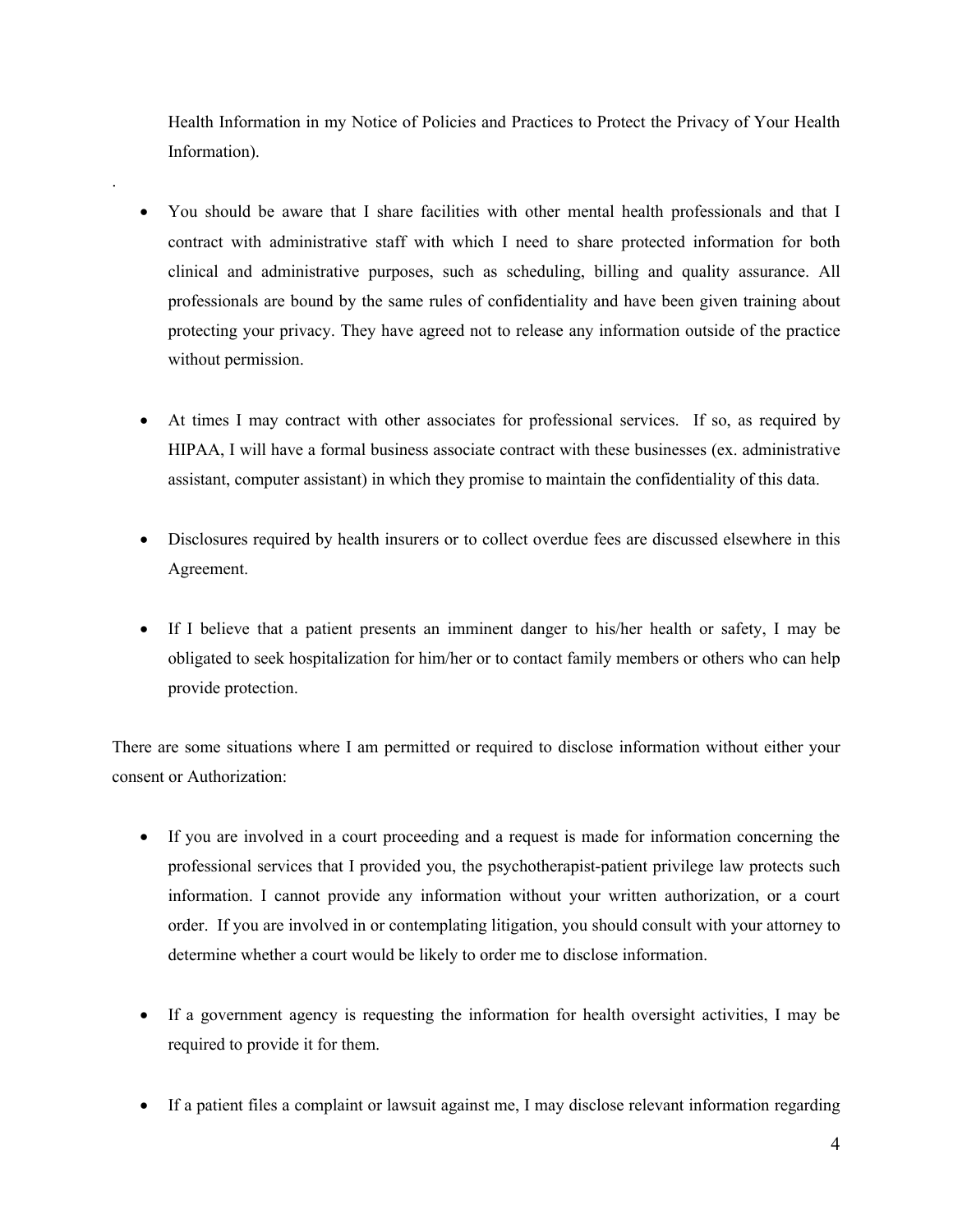that patient in order to defend myself.

• If a patient files a worker's compensation claim, and my services are being compensated through workers compensation benefits, I must, upon appropriate request, provide a copy of the patient's record to the patient's employer or the North Carolina Industrial Commission.

There are some situations in which I am legally obligated to take actions, which I believe are necessary to attempt to protect others from harm. I may have to reveal some information about a patient's treatment. These situations are unusual in my practice.

- If I have cause to suspect that a child under 18 is abused or neglected, or if I have reasonable cause to believe that a disabled adult is in need of protective services, the law requires that I file a report with the County Director of Social Services. Once such a report is filed, I may be required to provide additional information.
- If I believe that a patient presents an imminent danger to the health and safety of another, I may be required to disclose information in order to take protective actions, including initiating hospitalization, warning the potential victim, if identifiable, and/or calling the police.

If such a situation arises, I will make every effort to fully discuss it with you before taking any action and I will limit my disclosure to what is necessary.

While this written summary of exceptions to confidentiality should prove helpful in informing you about potential problems, it is important that we discuss any questions or concerns that you may have now or in the future. The laws governing confidentiality can be quite complex, and I am not an attorney.

# **PROFESSIONAL RECORDS**

You should be aware that, pursuant to HIPAA, I keep Protected Health Information (PHI) about you in two categories within your file. One set constitutes your Clinical Record. It basically includes information about your reasons for seeking therapy, a description of the ways in which your problem impacts on your life, your diagnosis, the goals that we set for treatment, your progress towards those goals, your medical and social history, your treatment history, any past treatment records that I receive from other providers, reports of any professional consultations, your billing records, and any reports that have been sent to anyone, including reports to your insurance carrier.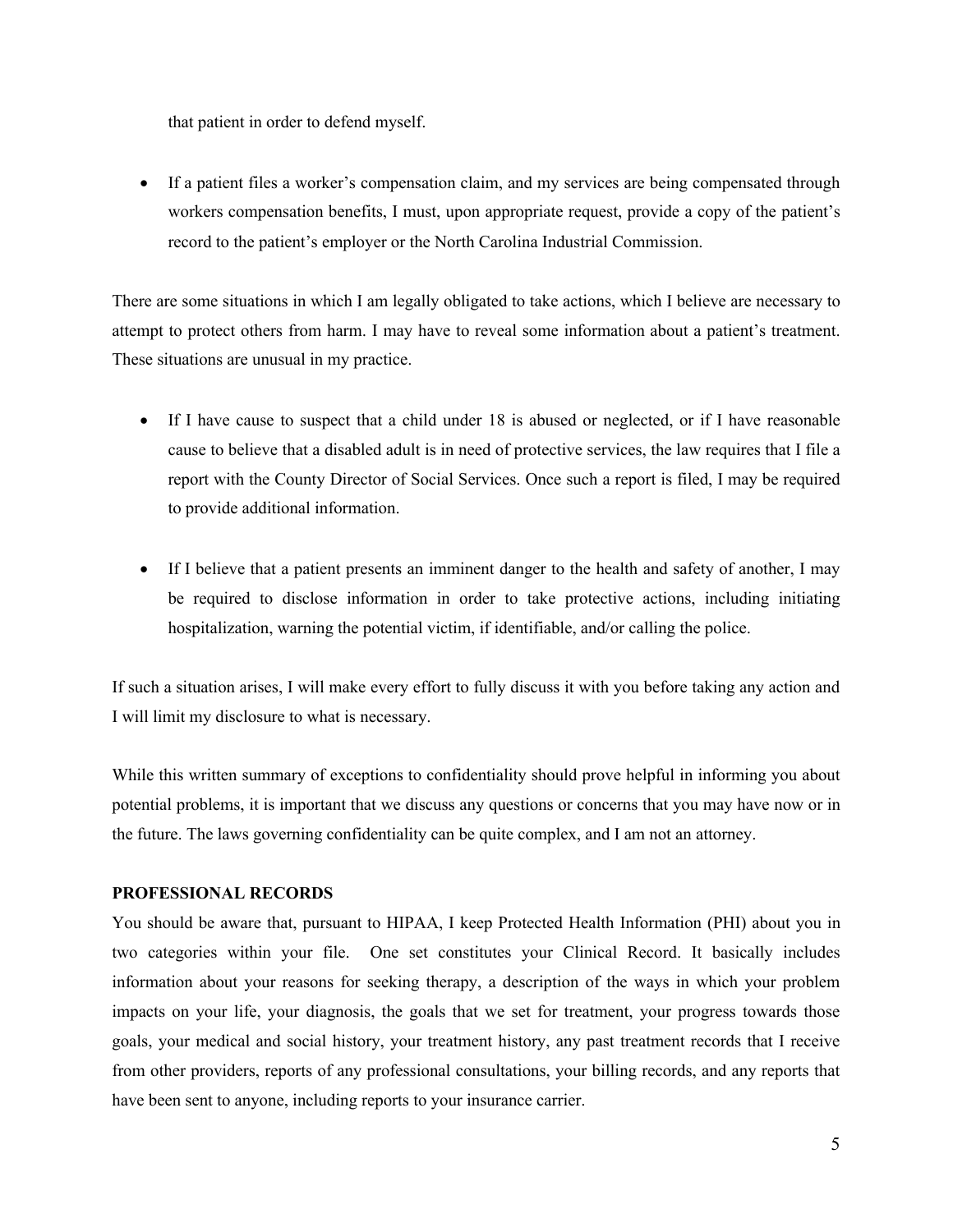In addition, I also keep a set of Psychotherapy Notes. These Notes are for my own use and are designed to assist me in providing you with the best treatment. While the contents of Psychotherapy Notes vary from client to client, they can include the contents of our conversations, my analysis of those conversations, and how they impact on your therapy. They also contain particularly sensitive information that you may reveal to me that is not required to be included in your Clinical Record. These Psychotherapy Notes are kept separate from your Clinical Record and they are not available to you and cannot be sent to anyone else, including insurance companies without your written, signed Authorization (on a special form). Insurance companies cannot require your Authorization as a condition of coverage nor penalize you in any way for your refusal to provide it.

# **PATIENT RIGHTS**

HIPAA provides you with several new or expanded rights with regard to your Clinical Records and disclosures of protected health information. These rights include requesting that I amend your record; requesting restrictions on what information from your Clinical Records is disclosed to others; requesting an accounting of most disclosures of protected health information that you have neither consented to nor authorized; determining the location to which protected information disclosures are sent; having any complaints you make about my policies and procedures recorded in your records; and the right to a paper copy of this Agreement, the attached Notice form, and my privacy policies and procedures.

You may also send a written complaint to the Secretary of the U.S. Department of Health and Human Services: The Honorable Tommy Thompson, Secretary of Health and Human Services, The U.S. Department of Health and Human Services, 200 Independence Avenue, SW, Washington, D.C. 20201. You may also file a complaint with the Licensed Clinical Mental Health Counselors at P.O. Box 77819, Greensboro, NC, 27417, call 844-622-3572, fax 336-217-9450 or email to Complaints@ncblcmhc.org.

## **MINORS & PARENTS**

Children of any age have the right to independently consent to and receive mental health treatment without parental consent and, in that situation; information about that treatment cannot be disclosed to anyone without the child's agreement. While privacy in psychotherapy is very important, particularly with teenagers, parental involvement is also essential to successful treatment and this may require that some private information be shared with parents. For children **under 18**, I share general information with parents about the progress of the child's treatment and his/her attendance at scheduled sessions. Any other communication will require the child's Authorization, unless I feel that the child is in danger or is a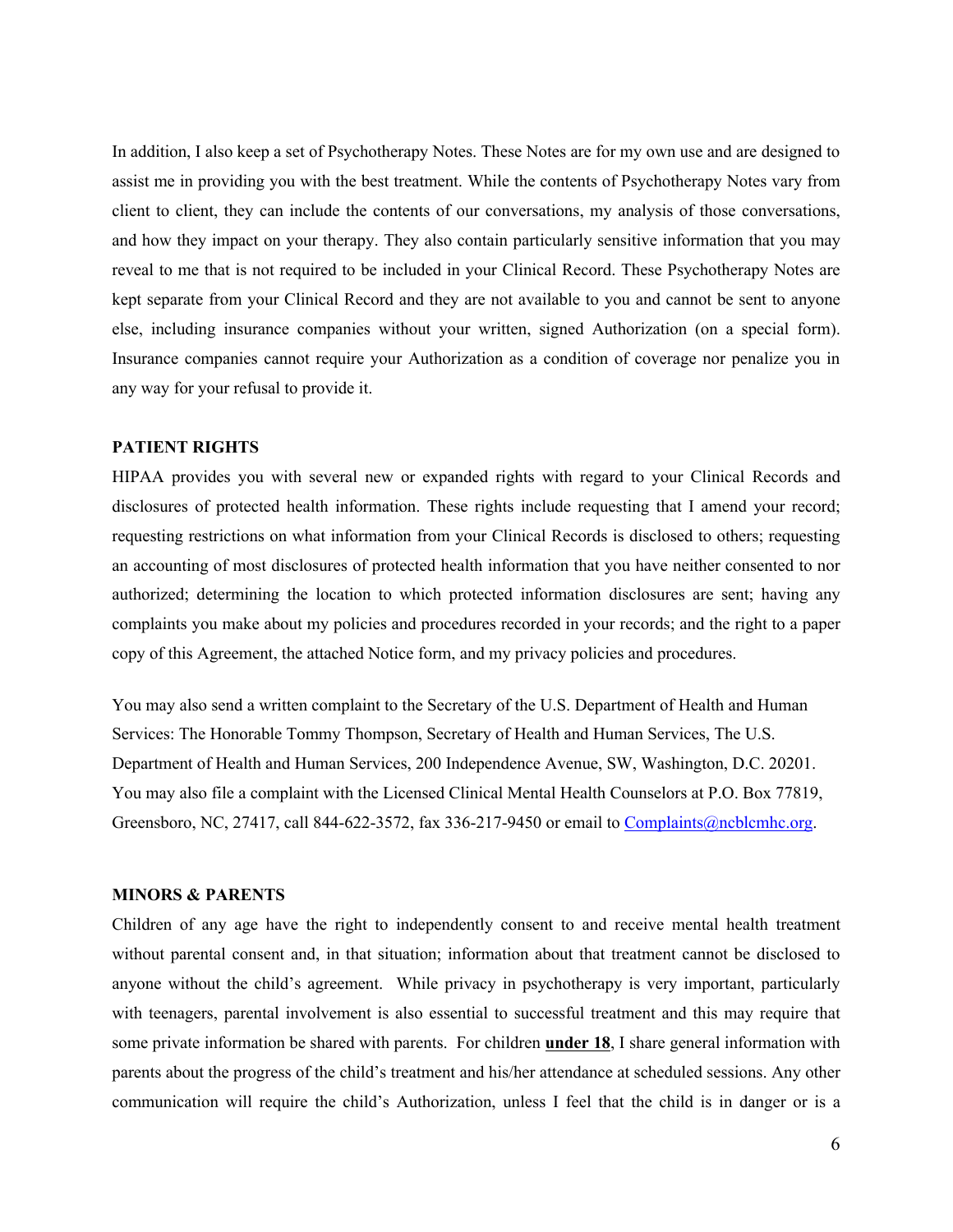danger to someone else, in which case, I will notify the parents of my concern. Before giving parents any information, I will discuss the matter with the child, if possible, and do my best to handle any objections he/she may have.

# **PROFESSIONAL FEES**

My fee per individual therapy is \$150.00 for 45 minutes, \$165.00 for 55- 60 minutes. Family/couple therapy is \$150.00 for 45 minutes and \$165.00 for 55- 60 minutes. In addition to weekly appointments, I charge \$165.00 for other professional services you may need, though I will break down the cost if I work for periods of less than a therapy hour. Other services include report writing, telephone conversations lasting longer than 15 minutes, consulting with other professionals with your permission, preparation of records or treatment summaries, and the time spent performing any other service you may request of me. If you become involved in legal proceedings that require my participation, you will be charged for my professional time, including preparation and transportation costs, even if I am called to testify by another party. Because of the difficulty of legal involvement, I charge \$300.00 per hour for preparation and attendance at any legal proceeding.

The above referenced Professional Fees information is in accordance with The No Surprises Act effective January 2022.

#### **BILLING AND PAYMENTS**

I am currently a member of the Blue Cross Blue Shield (BCBS) network of providers. However, beginning January 1, 2023, I will no longer be participating in the BCBS network, and am no longer accepting **new** clients with BCBS effective January 1, 2022. Our office will file primary insurance for BCBS patients only until that time. Payment is due at the time of the session of either the full fee or copayment if we are filing BCBS.

# **INSURANCE REIMBURSEMENT**

In order for us to set realistic treatment goals and priorities, it is important to evaluate what resources you have available to pay for your treatment. If you have a health insurance BCBS policy, it will usually provide some coverage for mental health treatment. You (not your insurance company) are responsible for full payment of my fees. It is very important that you find out exactly what mental health services your insurance policy covers including but not limited to copayments, coinsurance, deductibles or required authorizations. You should carefully read the section in your insurance coverage booklet that describes mental health services. If you have questions about the coverage, call your plan administrator.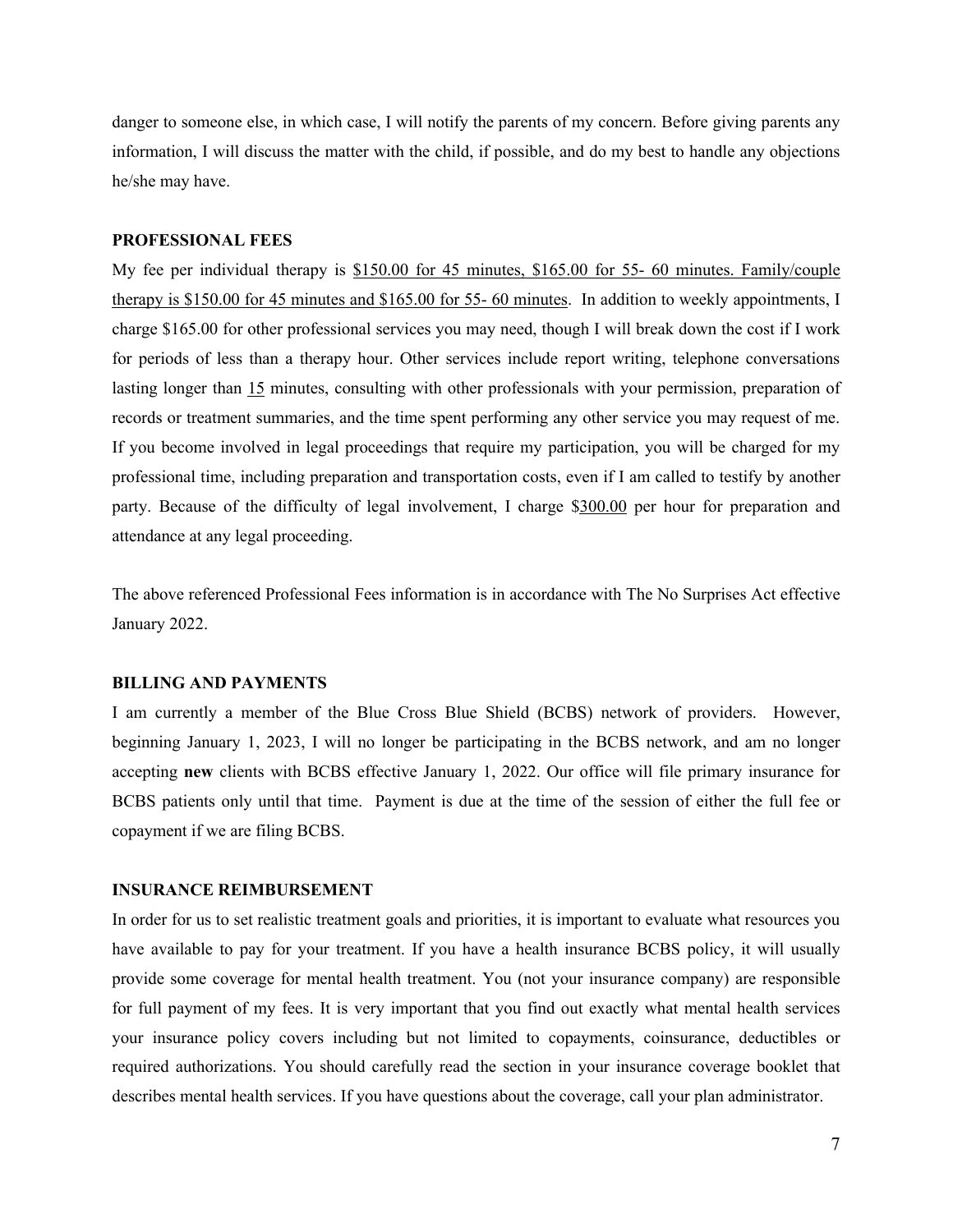Due to the rising costs of health care, insurance benefits have increasingly become more complex. It is sometimes difficult to determine exactly how much mental health coverage is available. "Managed Health Care" plans such as HMOs and PPOs often require authorization before they provide reimbursement for mental health services. These plans are often limited to short-term treatment approaches designed to work out specific problems that interfere with a person's usual level of functioning. It may be necessary to seek approval for more therapy after a certain number of sessions. While much can be accomplished in shortterm therapy, some patients feel that they need more services after insurance benefits end.

You should also be aware that your contract with your health insurance company requires that I provide it with information relevant to the services that I provide to you. I am required to provide a clinical diagnosis. Sometimes I am required to provide additional clinical information such as treatment plans or summaries, or copies of your Clinical Record. In such situations, I will make every effort to release only the minimum information about you that is necessary for the purpose requested. This information will become part of the insurance company files and will probably be stored in a computer. Though all insurance companies claim to keep such information confidential, I have no control over what they do with it once it is in their hands. In some cases, they may share the information with a national medical information databank. By signing this Agreement, you agree that I can provide requested information to your carrier.

Once we have all of the information about your insurance coverage, we can discuss what we can expect to accomplish with the benefits that are available and what will happen if they run out before you feel ready to end your sessions. It is important to remember that you always have the right to pay for my services yourself to avoid the problems described above (unless prohibited by contract).

YOUR SIGNATURE BELOW IS AN ATTESTATION THAT YOU HAVE READ THIS AGREEMENT AND AGREE TO ITS TERMS. YOUR SIGNATURE ALSO SERVES AS AN ACKNOWLEDGEMENT THAT YOU HAVE RECEIVED THE HIPAA NOTICE FORM DESCRIBED ABOVE.

 $\mathcal{L}_\text{max} = \frac{1}{2} \sum_{i=1}^n \mathcal{L}_\text{max}(\mathbf{x}_i - \mathbf{y}_i)$ 

Rev. 01/2022